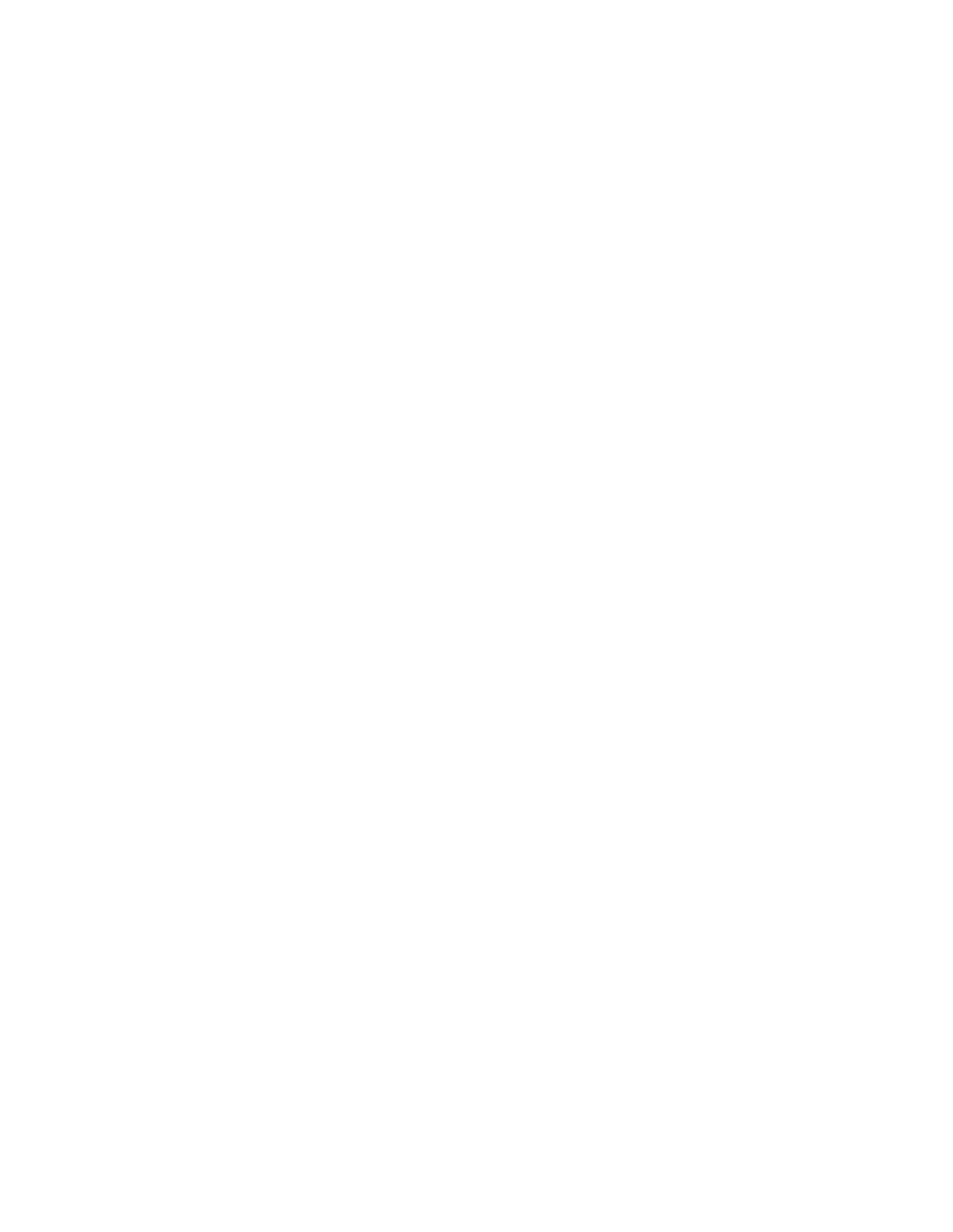1156 15th Street, NW Second Floor Washington, DC 20005 USA



1.202.659.3306 office 1.202.659.3617 fax www.hesiglobal.org

**HESI STRATEGIC PLANNING SESSION**

**Thursday, 11 June 2015 (8:30 AM TO 5:00 PM) Friday, 12 June 2015 (9:00 am to 12:00 pm)**

#### **Washington Ballroom Westin Georgetown Hotel Washington, DC 20037**

#### **ANTICIPATED ATTENDEES**

Prof. Herman Autrup University of Aarhus Prof. Diana Banati **ILSI** Europe Dr. Marcy Banton LyondellBasell Mrs. Mariela Berezovsky **ILSI Brasil** Mr. Oscar Bermudez HESI Dr. Brian Berridge GlaxoSmithKline Ms. Beth-Ellen Berry ILSI HESI Dr. David Brewster Vertex Pharmaceuticals Mr. Ron Brown US FDA Dr. Connie Chen HESI Dr. Jon Cook Pfizer Inc Dr. Yvonne Dragan DuPont Dr. Michelle Embry HESI Ms. Brianna Farr **HESI** Prof. Timothy Gant Public Health England Ms. Teyent Getaneh HESI Ms. Melissa Gilden Nessetti HESI Dr. Andrew Glickman Chevron Corporation Dr. Daniel Goldstein Monsanto Dr. Patrick Guiney **Example 20** University of Wisconsin Dr. Laurie Hanson **Pfizer**, Inc. Dr. Segenet Kelemu **International Centre of Insect Physiology and Ecology (icipe)** 

Dr. Mudher Albassam Boltomann-La Roche, Inc. Dr. Norman Barlow Janssen, Johnson & Johnson Dr. Scott Belanger The Procter & Gamble Company Dr. Matthew Bogdanffy Boehringer Ingelheim Pharmaceuticals, Inc. Prof. Alan Boobis Imperial College London Dr. Samuel Cohen University of Nebraska Medical Center Dr. Myrtle Davis National Cancer Institute, NIH Dr. Dennis Devlin **Exxon Mobil Corporation** Dr. Michal Eldan Luxembourg Industries Ltd. Dr. Roberto Flores National Cancer Institute Dr. Shoji Fukushima **Japan Bioassay Research Center, Japan Industrial Safety**  and Health Association Dr. George Gray George Washington University Dr. Peggy Guzzie-Peck Janssen, Johnson & Johnson Dr. Ernie Harpur **Newcastle University, The Medical School** Prof. Toshihisa Ishikawa NGO Personalized Medicine & Healthcare Dr. Robert Johnson Novartis Pharmaceuticals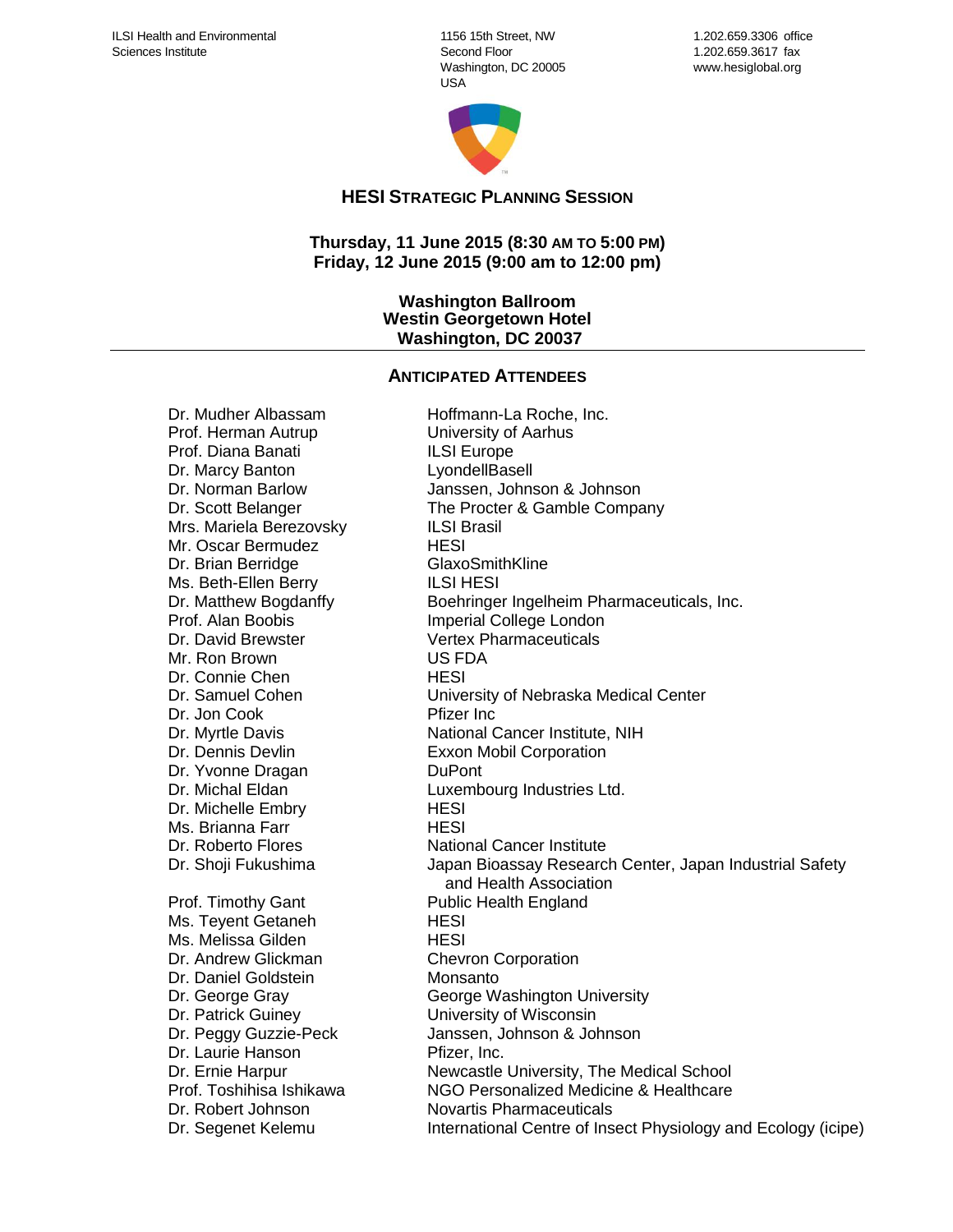Prof. James Klaunig **Indiana University** Dr. Serrine Lau University of Arizona Dr. Lois Lehman-McKeeman Bristol-Myers Squibb Company Mrs. Carolyn Lugbill **Tecker International LLC** Dr. José Manautou University of Connecticut Dr. Donald Marsh Merck Research Laboratories Dr. Morven McLean **ILSI Research Foundation** Dr. Terrence Monks University of Arizona Prof Angelo Moretto University of Milan, Italy Dr. Derek Muir **Environment Canada** Dr. Raegan O'Lone HESI Dr. Stan Parish **HESI** Dr. Timothy Pastoor Syngenta Mrs. Syril Pettit **HESI** Mrs. Jennifer Pierson HESI Dr. Alan Poole **ECETOC** Prof. Ruth Roberts **AstraZeneca** Dr. Craig Rowlands The Dow Chemical Company Dr. Kathleen Shelton DuPont Company Dr. William Shingleton GE Healthcare Mr. Michael Shirreffs **ILSI** Prof. Lewis Smith University of Leicester Dr. James Stevens **Lilly Research Laboratories** Mr. Shawn Sullivan **HESI** Ms. Ayako Takei **ICaRuS** Japan Limited Dr. Jennifer Tanir **HESI** Mr. Glenn Tecker Tecker International, LLC Prof. Ronald Tjalkens Colorado State University Dr. Akira Unami **Astellas Pharma Inc.**<br>Dr. Martin van den Berg **Auf Lucken Utrecht University**, In Prof. Dr. Flavio Zambrone **IBTox** Dr. Jiwen Zhang GE Healthcare

Dr. James Kramer ChanTest, A Charles River Company Dr. Tobias Landmann **International Centre of Insect Physiology and Ecology (icipe)** Dr. Charlene McQueen US Environmental Protection Agency Dr. Donna Mendrick US Food and Drug Administration/NCTR Dr. Gary Minsavage ExxonMobil Biomedical Sciences, Inc. Dr. Peyton Myers US Food and Drug Administration Prof. Martin Philbert University of Michigan School of Public Health Dr. Kausa Begam Riaz Ahmed US Food and Drug Administration Dr. Keiichiro Sato Takeda Pharmaceutical Company Dr. Karol Thompson US Food and Drug Administration Dr. Scott Thurmond US Food and Drug Administration Dr. Ian Toma The George Washington University Dr. Willy Tonui **National Biosafety Authority Kenya** Utrecht University, Institute for Risk Assessment Sciences Dr. Sue Yi Syngenta Crop Protection, LLC Dr. Hal Zenick Office of Research and Development, U.S. EPA (RET)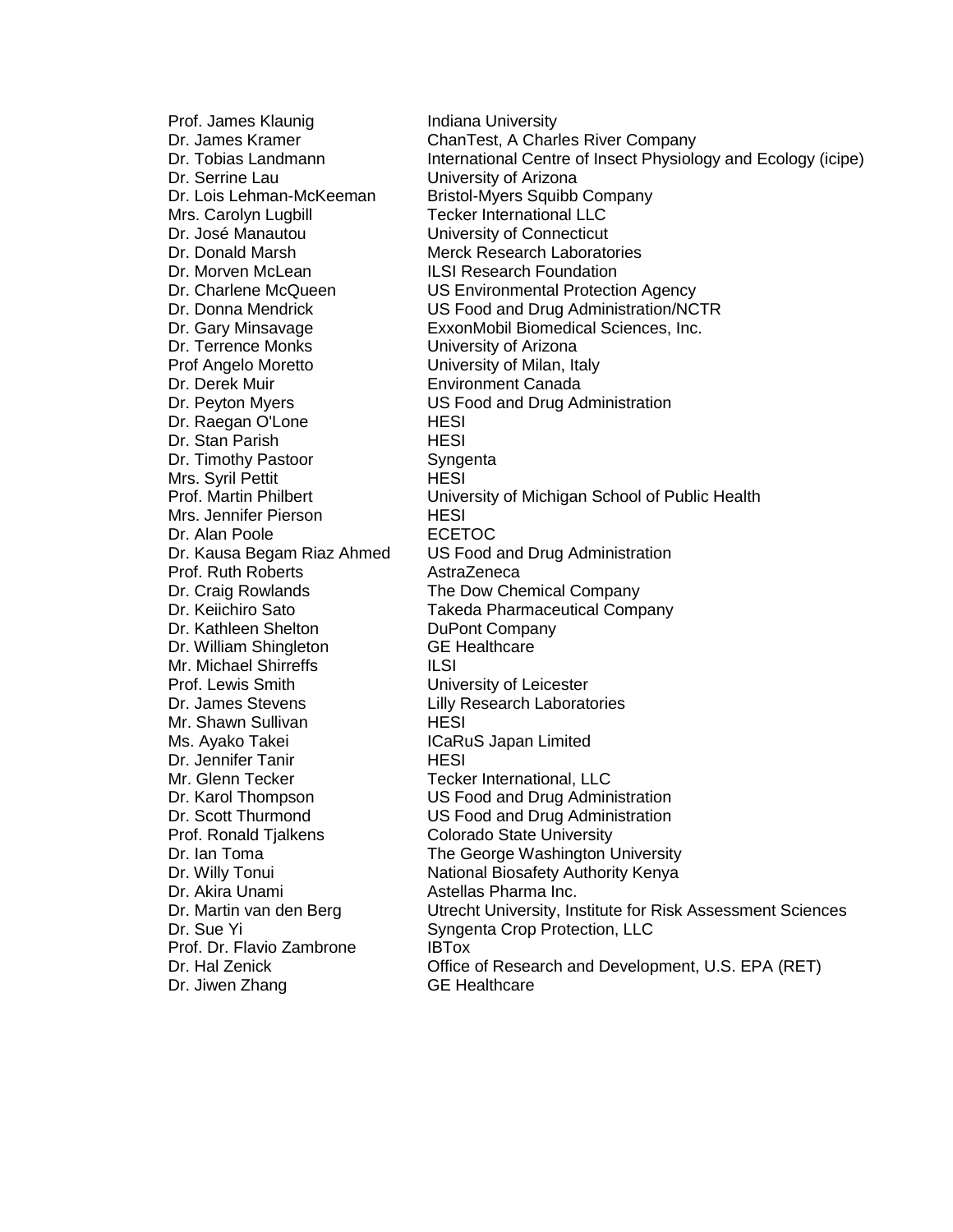

*Note: These categories are collated summaries from an interactive break-out session moderated by the Tecker group and involving the HESI Board of Trustees in January 2015. Participants were asked to consider what environmental influences (societal, economic, scientific, business environment, regulatory environment, etc.) might be anticipated to impact the way HESI operates as well as the human/ environmental health science fields in general in the coming years.* 

### **A. Shifts in resource availability and funding models**

- a. Reduction in research funding
- b. Consolidation of companies with associated increase in outsourcing
	- i. Increased importance of CROs and Universities
- c. Rise of economies (and R&D spend) in developing countries
- d. Mix of Public, Private and Philanthropic funding

#### **B. Changing Role of Technology**

- a. More technology driven research and reliance on new technologies
- b. Emphasis on technology-based research funding
- c. Younger generation more knowledgeable about technology
- d. Big data; data mining; bioinformatics

#### **C. New opportunities for harnessing technical expertise**

- a. Crowdsourcing
- b. Consultant pool
- c. New geographic markets (e.g. India, China, Brazil)

#### **D. Greater globalization and a more global economy**

- a. Emerging markets
- b. International harmonization
	- i. Implications of research and practices worldwide
	- ii. Regulatory
- c. Greater natural resources pressure with growing world population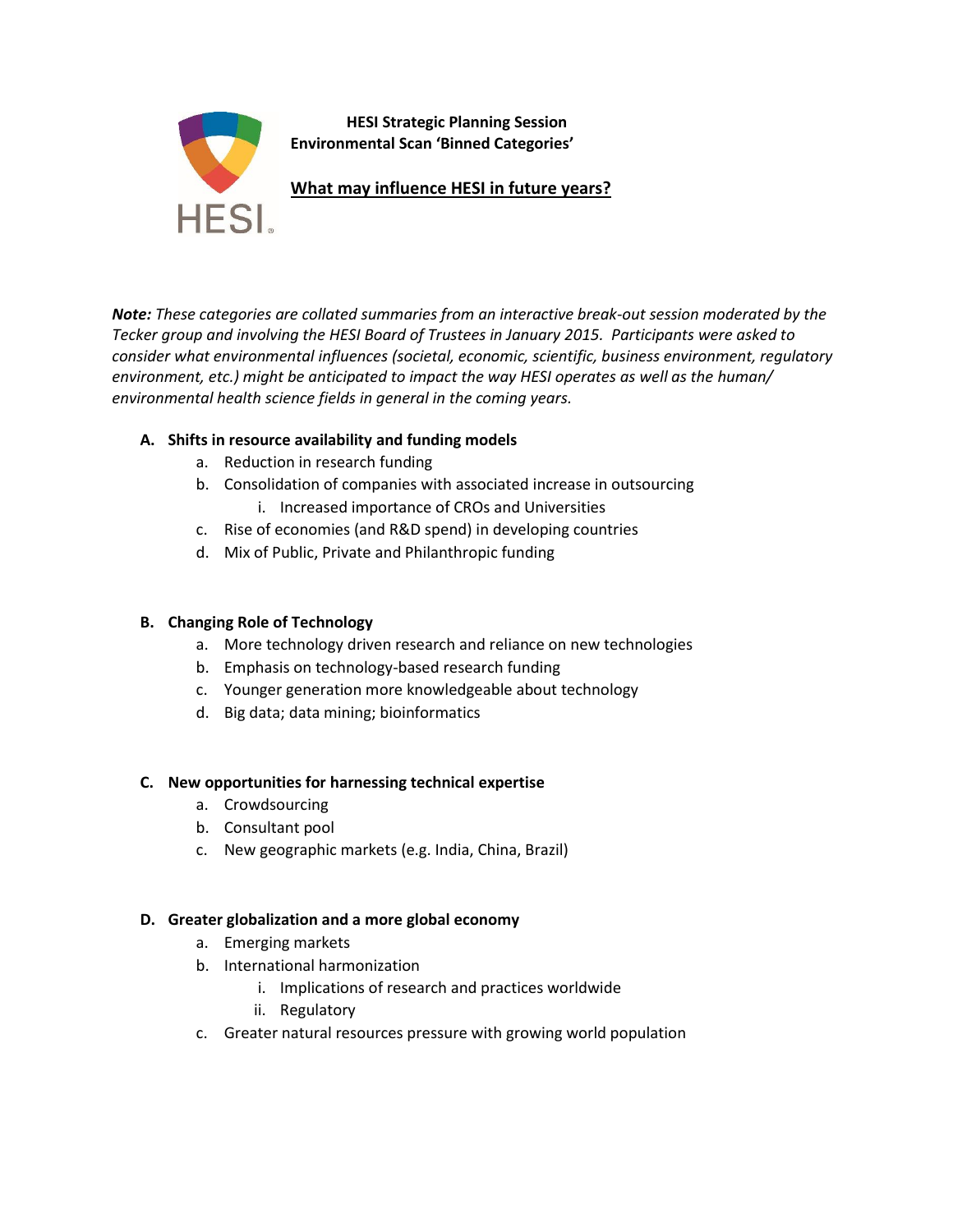

**HESI Strategic Planning Session Environmental Scan 'Binned Categories'**

#### **E. Shift in health care practices, priorities, and concerns**

- a. New epidemics
- b. Bioterrorism
- c. Aging world population
	- i. Increasing health care costs for the elderly
- d. Non-physician intervention and virtual medicine
- e. Self-diagnosis
- f. Personalized medicine
	- i. Greater patient access to individual/personal health data, as well as to contribute health data
	- ii. Real-time data monitoring

#### **F. Increasing digital communication**

- a. Increased speed
- b. Lack of boundaries
- c. Increased utilization of social media
- d. Potential for faster, more widespread communication if information, but also misinformation

#### **G. Changing Educational Needs**

- a. Gaps in education linked to social economic gaps
- b. Scientific literacy
- c. Younger generation of scientists more knowledgeable about technology
- d. Lag in development of skills (e.g. in Risk Assessment) in developing countries
- e. More interdisciplinary focus in training